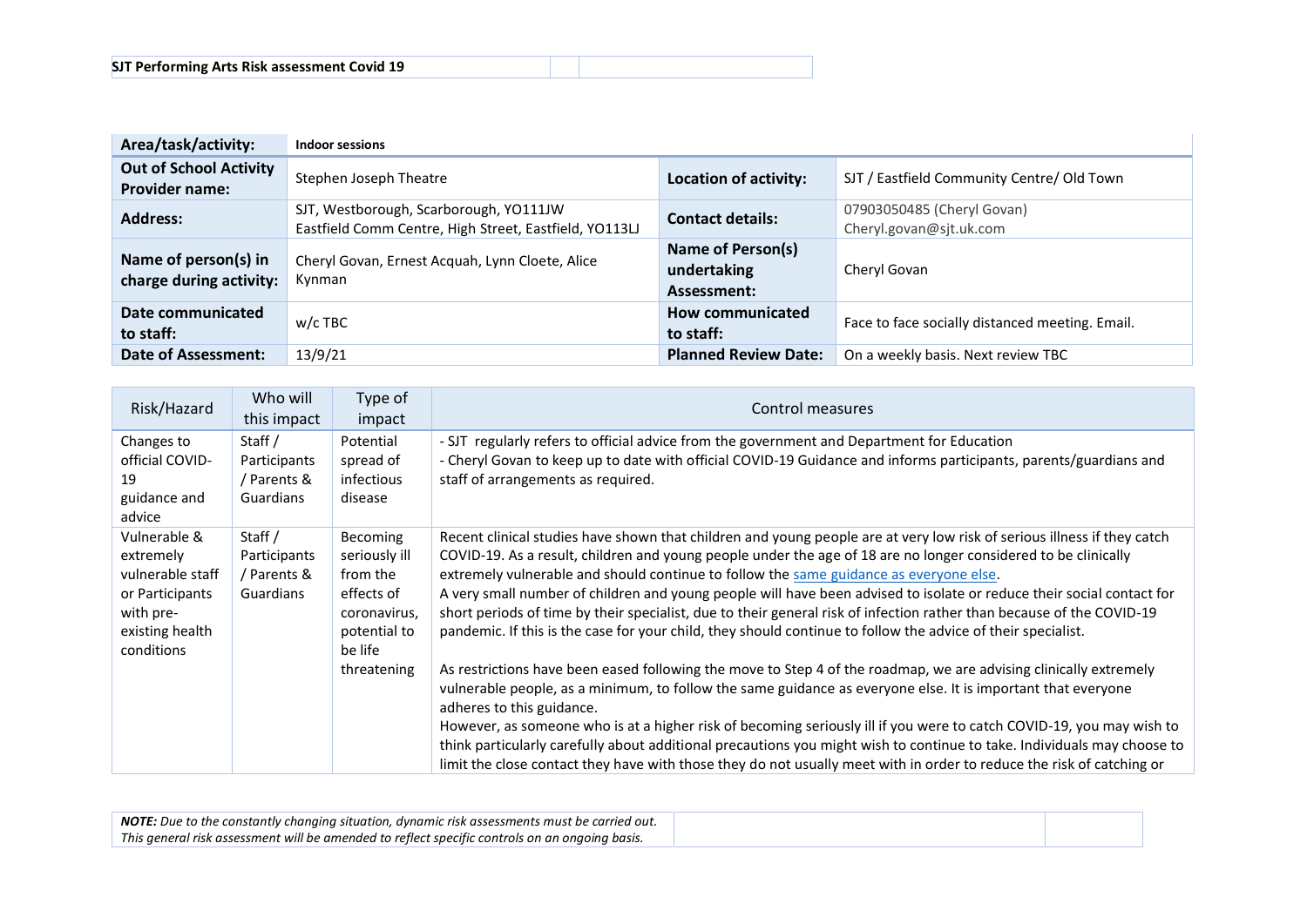|                                                                                                    |                                                              |                                                 | spreading COVID-19, particularly if they are clinically extremely vulnerable and if COVID-19 disease levels in the<br>general community are high. It is important to respect and be considerate of those who may wish to take a more<br>cautious approach now that many restrictions have been lifted.<br>We understand you may have concerns and wish to know how you can continue to take precautions to keep yourself<br>safe. There are things that you can do to lower your risk of infection and prevent the spread of COVID-19, and some<br>examples are outlined in the sections below.                                                                                                                                                                                                                                                                                                                                                                                                                                                                                                                                                                                                                                                                                                                                                                                                                                                                                                                                                                                                                                                                                                                                                                                                                                                                                                                                                                                         |
|----------------------------------------------------------------------------------------------------|--------------------------------------------------------------|-------------------------------------------------|-----------------------------------------------------------------------------------------------------------------------------------------------------------------------------------------------------------------------------------------------------------------------------------------------------------------------------------------------------------------------------------------------------------------------------------------------------------------------------------------------------------------------------------------------------------------------------------------------------------------------------------------------------------------------------------------------------------------------------------------------------------------------------------------------------------------------------------------------------------------------------------------------------------------------------------------------------------------------------------------------------------------------------------------------------------------------------------------------------------------------------------------------------------------------------------------------------------------------------------------------------------------------------------------------------------------------------------------------------------------------------------------------------------------------------------------------------------------------------------------------------------------------------------------------------------------------------------------------------------------------------------------------------------------------------------------------------------------------------------------------------------------------------------------------------------------------------------------------------------------------------------------------------------------------------------------------------------------------------------------|
| Spread of<br>COVID-19 virus<br>via bacteria on<br>surfaces and<br>furniture within<br>the building | Staff /<br>Participants<br>/ Parents &<br>Guardians          | Potential<br>spread of<br>infectious<br>disease | - Guidance and training is provided for staff to ensure they understand, and can enforce, the new routines and<br>support participants in understanding them and are familiar with revised physical arrangements<br>- All Participants will bring their own water/ Flasks<br>- supervised sanitising their hands<br>- Social distancing will be in place where needed<br>- All staff, participants and visitors are required to follow guidelines re. use the hand sanitiser at the point of entry.<br>- All staff and participants to wash their hands more frequently, particularly after using the toilet.<br>- Posters are displayed on good hand washing technique and government guidelines on good hygiene<br>- Everyone follows the Catch it, Bin it, Kill it guidance to catch coughs and sneezes in tissues and throw them in the bin<br>immediately (hands to be washed immediately after disposal).<br>- Bins are provided in all areas.<br>- Hand sanitiser has been made available at entrances and exits.<br>- Where safe to do (ensuring fire regulations and safeguarding considerations are adhered to) doors will be propped<br>open to keep spaces well ventilated.<br>- An enhanced cleaning schedule is followed for frequently touched objects such as railings/bannisters, door and<br>window handles, taps, desk/table tops, equipment, teaching & learning aids, computer tech, telephones, and<br>bathroom facilities.<br>- All occupied areas will be thoroughly cleaned at the end of the day.<br>- Staff have been instructed on cleaning and sanitising requirements including the use of chemicals and cleaning<br>materials and instructions on the use of PPE.<br>- PPE is provided for staff to wear during cleaning activities and must be worn as instructed e.g. gloves, aprons etc.<br>- Good housekeeping is maintained at all times.<br>- Waste bins are emptied at least daily or more often as necessary and the contents disposed of safely |
| Spread of<br>COVID-19 virus<br>via air borne<br>particles                                          | Staff /<br>Participants<br>/ Parents &<br>Guardians,<br>plus | Potential<br>spread of<br>infectious<br>disease | - Windows and doors will be opened in rooms to aid ventilation.<br>- DfE COVID-19 guidance on implementing social distancing in educational settings is implemented and reviewed<br>regularly.<br>- Each room has its own designated route to enter and exit.                                                                                                                                                                                                                                                                                                                                                                                                                                                                                                                                                                                                                                                                                                                                                                                                                                                                                                                                                                                                                                                                                                                                                                                                                                                                                                                                                                                                                                                                                                                                                                                                                                                                                                                           |

| <b>NOTE:</b> Due to the constantly changing situation, dynamic risk assessments must be carried out. |
|------------------------------------------------------------------------------------------------------|
| This general risk assessment will be amended to reflect specific controls on an ongoing basis.       |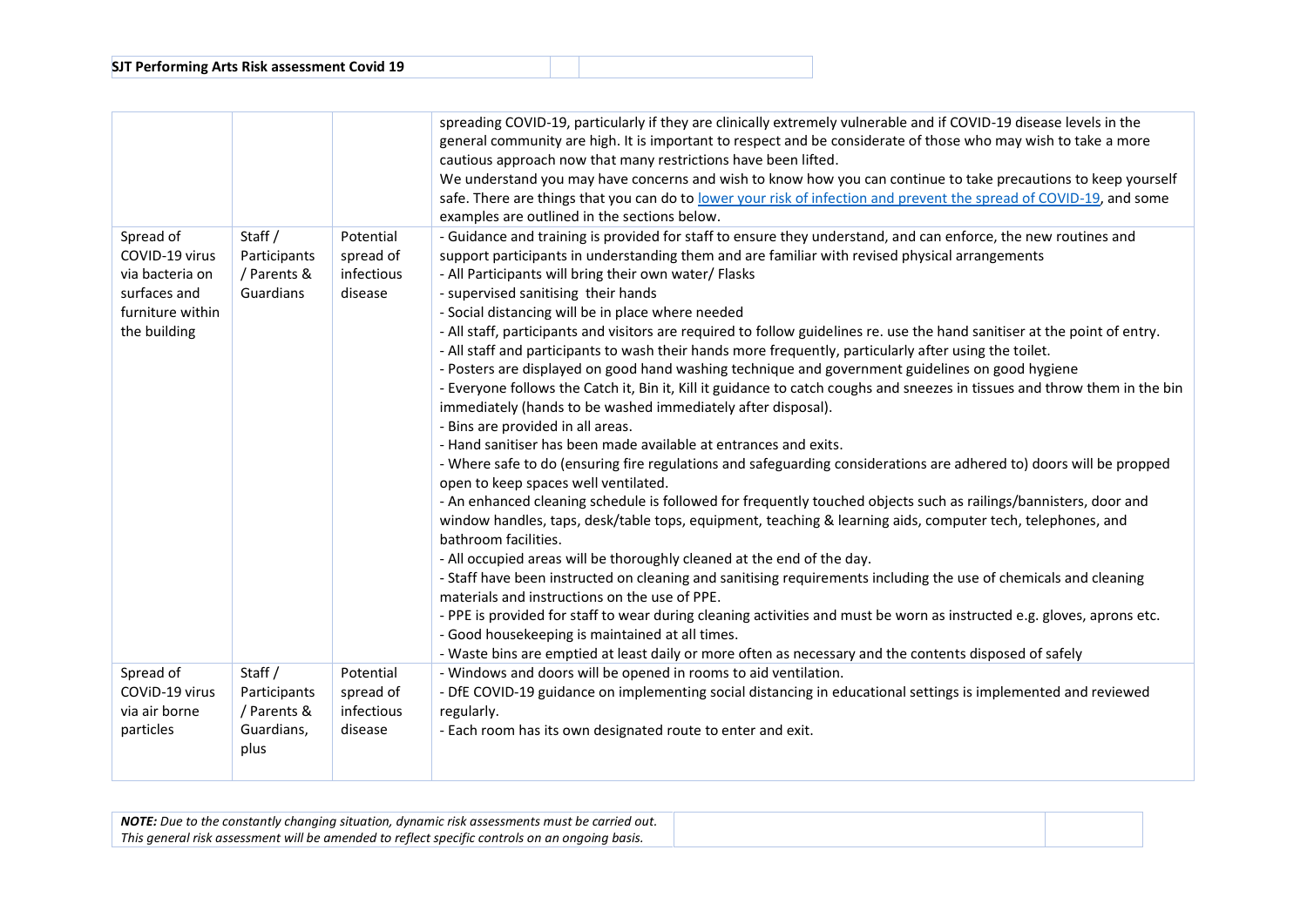|                                                                                              | members of<br>the public                                                                 |                                                                           |                                                                                                                                                                                                                                                                                                                                                                                                                                                                                                                                                                                                                                                                                                                                                                                                                                                                                                                                                                                                                                                                                                                                                                                                                                             |
|----------------------------------------------------------------------------------------------|------------------------------------------------------------------------------------------|---------------------------------------------------------------------------|---------------------------------------------------------------------------------------------------------------------------------------------------------------------------------------------------------------------------------------------------------------------------------------------------------------------------------------------------------------------------------------------------------------------------------------------------------------------------------------------------------------------------------------------------------------------------------------------------------------------------------------------------------------------------------------------------------------------------------------------------------------------------------------------------------------------------------------------------------------------------------------------------------------------------------------------------------------------------------------------------------------------------------------------------------------------------------------------------------------------------------------------------------------------------------------------------------------------------------------------|
| Staff or<br>Participant<br>displaying signs<br>of COVID-19<br>before, or while<br>in session | Staff /<br>Participants<br>/ Parents &<br>Guardians,<br>plus<br>members of<br>the public | Potential<br>spread of<br>infectious<br>disease                           | - Staff who have assisted someone who has taken ill with COVID-19 symptoms will wash their hands with warm<br>running water and soap for a minimum of 20 seconds. They do not need to go home unless they display the<br>symptoms themselves.<br>- Staff showing symptoms are sent home and reminded to follow current government guidance.<br>- If a Participant displays symptoms they will not be permitted to remain in the session. Parents/guardians will be<br>required to take them home. Where this is not immediately possible, the Participant will be placed in a separate room<br>until they can be collected, whilst being mindful of individual Participants' needs.<br>- If it is not possible to isolate the Participant e.g. if it causes them undue distress or they need to remain under adult<br>observation, an assessment will be carried out to see whether it is sufficient to move them to an area which is at least<br>2 metres away from others.<br>- If an individual (adult or child) showing COVID-19 symptoms, needs to use the bathroom while waiting to go home,<br>they will use a separate bathroom if possible. The bathroom will then be cleaned and disinfected before being used<br>by anyone else. |
| Need for<br>Personal<br>Protective<br>Equipment<br>(PPE)                                     | Participants<br>/ Parents &<br>Guardians,<br>plus<br>members of<br>the public            | Potential<br>spread of<br>infectious<br>disease                           | - Staff are provided with information and instruction on the use and disposal of PPE including face masks.<br>- PPE will be available for any member of staff who needs to administer First Aid or has reason to breach the 2-metre<br>social distancing protocol to assist with a Participant in emotional or physical distress.                                                                                                                                                                                                                                                                                                                                                                                                                                                                                                                                                                                                                                                                                                                                                                                                                                                                                                           |
| <b>Reduced First</b><br>Aid                                                                  | All building<br>occupants                                                                | Untreated<br>injuries                                                     | - Staff are kept informed of the first aid arrangements<br>- An appointed Person will be delegated to take charge in an emergency situation.<br>- In the event of an incident requiring first aid, should there be no nominated first aider available, the Appointed<br>Person can seek advice from the NHS by calling 111 and asking for medical advice, or call the emergency services on<br>999 to request an ambulance.                                                                                                                                                                                                                                                                                                                                                                                                                                                                                                                                                                                                                                                                                                                                                                                                                 |
| Administering<br>first aid during<br>COVID1-19<br>Pandemic                                   | All building<br>occupants                                                                | Untreated<br>injuries,<br>potential<br>spread of<br>infectious<br>disease | - First Aiders are aware of and follow the Government guidance for first responders.<br>- First aiders will pay particular attention to sanitation measures immediately before and following the administration<br>of first aid; washing their hands with warm running water and soap for a minimum of 20 seconds.<br>- See previous controls regarding PPE.                                                                                                                                                                                                                                                                                                                                                                                                                                                                                                                                                                                                                                                                                                                                                                                                                                                                                |
|                                                                                              |                                                                                          |                                                                           |                                                                                                                                                                                                                                                                                                                                                                                                                                                                                                                                                                                                                                                                                                                                                                                                                                                                                                                                                                                                                                                                                                                                                                                                                                             |

| <b>NOTE:</b> Due to the constantly changing situation, dynamic risk assessments must be carried out. |
|------------------------------------------------------------------------------------------------------|
| This general risk assessment will be amended to reflect specific controls on an ongoing basis.       |